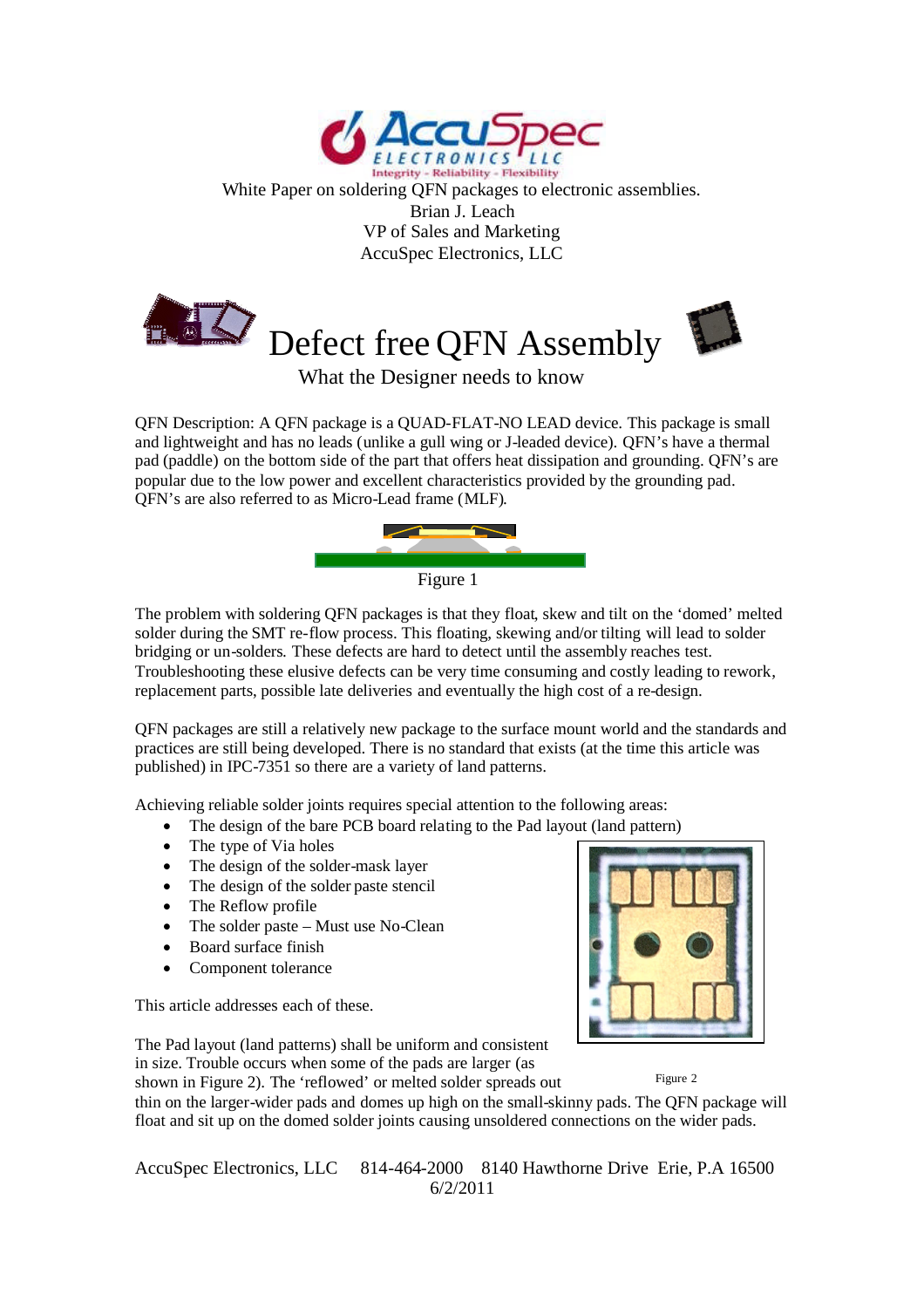

Via holes can be designed using one of several fabrication methods. Contact your bare board supplier for the latest in technology, hole sizes and cost considerations. In general the following methods are used:



Via holes are needed to improve thermal conductivity and grounding. The quantity of vias to place in the ground pad is based upon the thermal and electrical requirements for each application. Plated over or plated shut works best from an assembly stand point. This prevents solder from being lost down into the Via hole and starving the intended solder connection. The via can be filled with either a conductive or non conductive material and then plated shut leaving a smooth surface. A more costly approach is to drill with a very small drill and then plate the via completely shut with copper. An open unfilled Plated Through-hole (PTH) is not recommended. If you are opting to use an unfilled PTH via make them small (as shown in Figure 5). The Via can also be tented over or 'capped' to prevent the solder from wicking. The cap with be roughly 2 mils in height and will hold the QFN up and have an impact on the standoff height on the Signal pads. Via holes should not be placed near the edge of the Signal pad (as shown in Figure 4) unless it is completed tented or plugged with solder-mask.



Figure 4 - Poor Figure 5





The solder mask layer should be designed to provide consistent and symmetrical pad sizes. When solder mask is used to define the pad size, over a common ground plane, the size of each pad

should be the same (as shown in the upper right corner of Figure 6). Also, a 3 Mil solder-mask 'dam' should be provided between each pad. A solder mask dam is not required between metal defined pads however, and often the design opens up the whole area leaving no solder mask between pads. The spacing between pads is critical to prevent bridging (shown in Figures 6 and 7). Maintain a minimum spacing of 7 mils between pads and

between the pad and thermal ground plane. Some fabrication shops require an 8 mil minimum space between pads and a 4 mil minimum solder mask dam. In Figure 8, the spacing between



Figure 6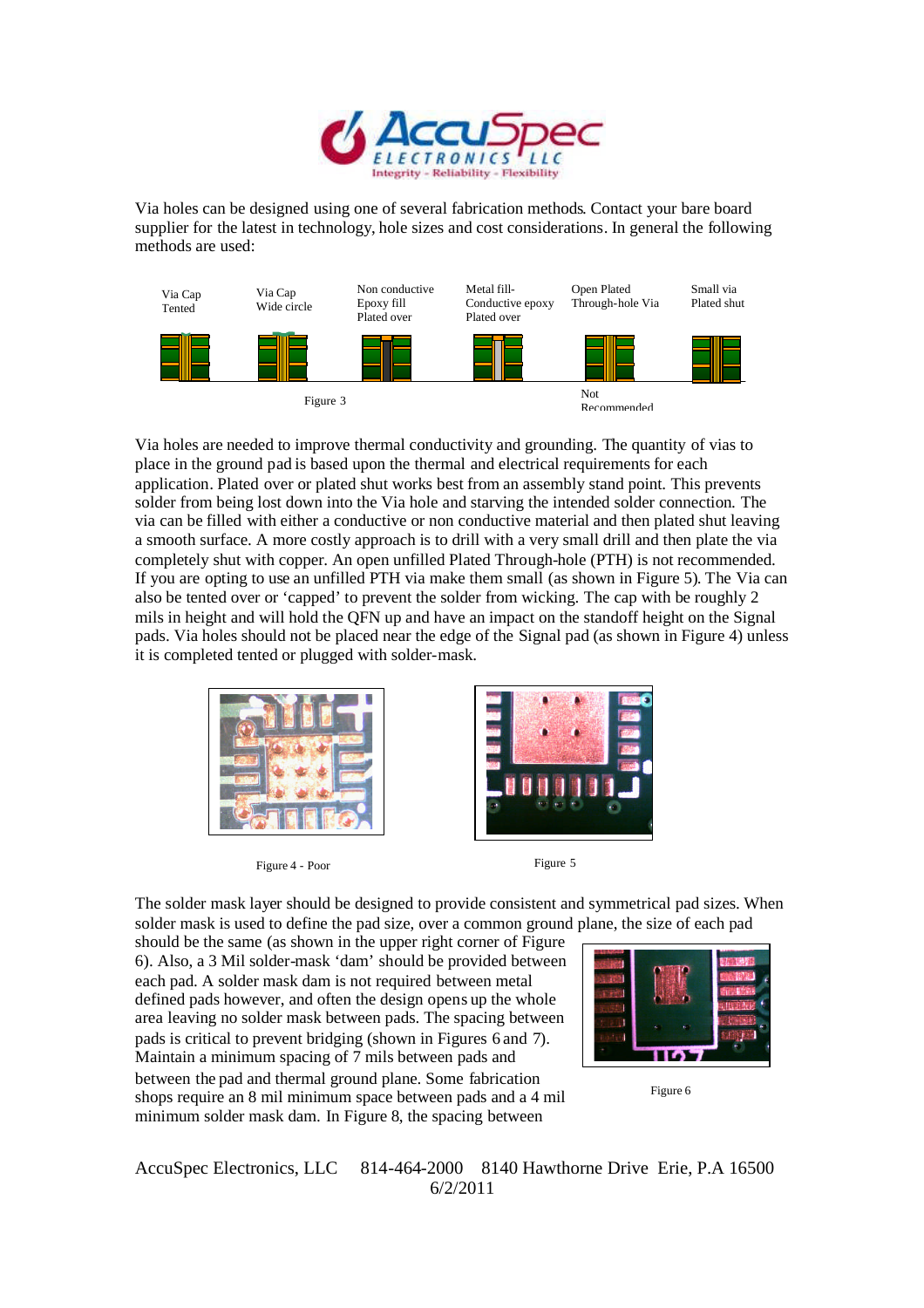

pads was only .005". This makes using a solder-mask dam impossible and leads to solder bridging (shown in Figure 4). In this example, the copper was cut back to provide an .008" space between the pads and between the pads and thermal ground plane (as shown in Figure 7). It is not recommended to use solder-mask to define the window on the thermal ground plane.



The solder paste stencil needs to be designed with a considerable reduction in the amount of paste applied to the thermal ground plane area. The window pane (shown below in Figure 10) is a common method used. As much as 50% reduction in aperture opening vs. ground pad has been reported. The purpose is to keep the QFN package from floating up and to reduce voiding under the QFN.

A variety of patterns (Figure 12) may be used in the stencil design however the window pane appears to be the most commonly used method. If the design is using tented or capped vias, the stencil needs to avoid printing paste over the



Figure 10 – Stencil, QFN, PCB pattern

solder mask cap. If the design uses a plated through hole as the via, less reduction is needed in the stencil design for the thermal pad. Consideration for the amount of solder lost into the holes is needed.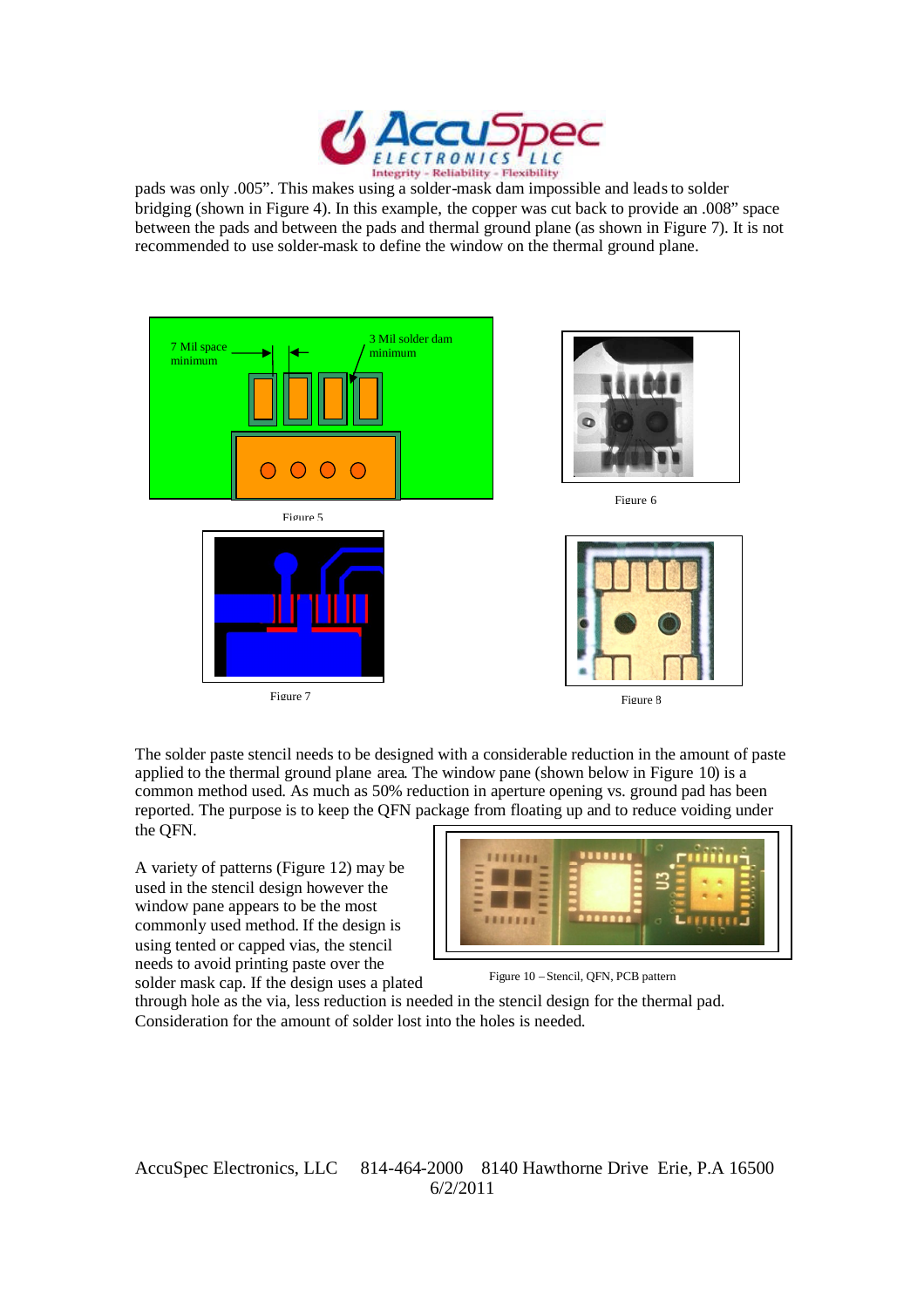



Figure 12 (Courtesy of Rochester Institute of Technology CEMA lab)



Figure 13 (Courtesy of Rochester Institute of Technology CEMA laboratory)

Voiding is one defect that results from too much solder paste (as shown in Figure 13). Voiding underneath a QFN prevents proper heat sink and grounding properties. Eliminating voids completely is challenging and may not be necessary. If the void is greater in size than the Via pitch, it may impact RF signaling in a high speed application.



The size, shape and stand off height of the solder joint will be a result of multiple variables: the amount of paste applied to both the pad and the thermal ground plane, the Via hole size and whether it is plugged or capped, and the size of the pad. Notice how the pad in Figure 14 is underneath the QFN and also extends beyond the component body. This is a common practice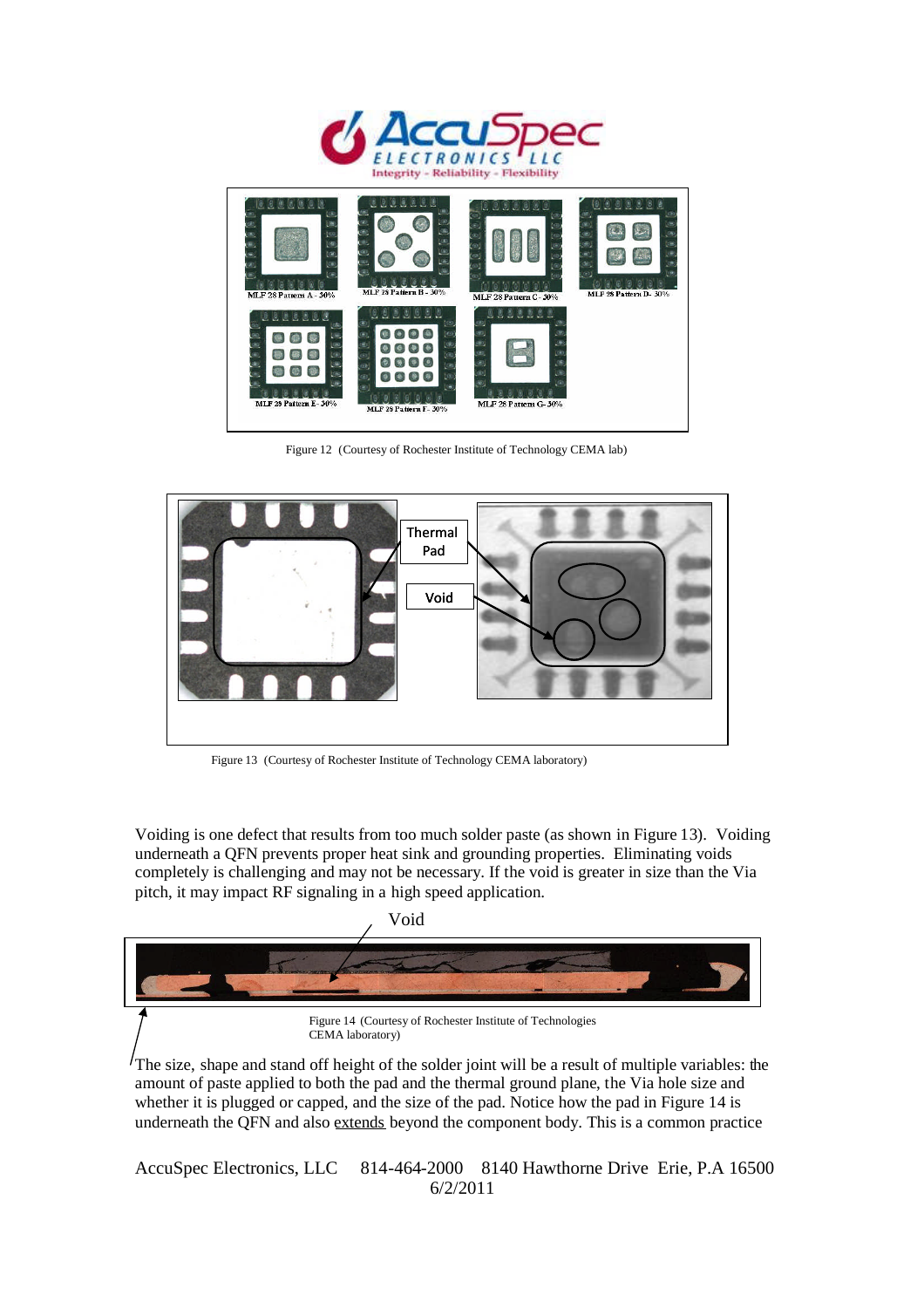

which allows visual and Automated Optical (AOI) inspection of the solder joint. This may also allow probing however, a probe trace and pad should be added if probing is planned.

The reflow profile should be optimized to minimize voiding and allow the solder joint to dwell above liquidous (See Figure  $13$ ) temperature of the solder paste being used.



Solder paste selection. Cleaning Flux residue from underneath a soldered QFN package is virtually impossible. No Clean solder paste must be used. The gap underneath this part is too small to allow water to impinge underneath and clean flux residues. Using water soluable flux will lead to 'un-cleaned' residues being left underneath this part leading to corrosion.

The surface finish on the PCB shall be flat. Electroless Nickle Immersion gold (ENIG) is commonly used. Organic Solderability preservation (OSP) is very flat and works fine as well as Immersion silver. Hot air solder leveling (HASL) will only work if the fabrication shop can provide consistently flat pads.

Tolerance stack up. The QFN package has a tolerance on the lead width. For example the leads could be .009" +/- .002". The SMT placement machine is extremely accurate however the programmed placement value is CAD data driven. The actual pad size will be based on the PCB fabrication tolerances (over etching or under etching). The combination of these tolerances may stack up to cause a shift or overhang of the part lead to pad which can lead to bridging.

Reworking QFN packages are to be done only be a skilled technician. QFN packages have no leads so hand soldering a QFN using even the smallest solder iron tip is next to impossible. Often the designs do not have the pads extending beyond the component body so there is no metal to heat up using an iron. Using a mini-stencil to apply solder paste to the board proves challenging because the parts are so small and the surrounding area typically has numerous other parts that